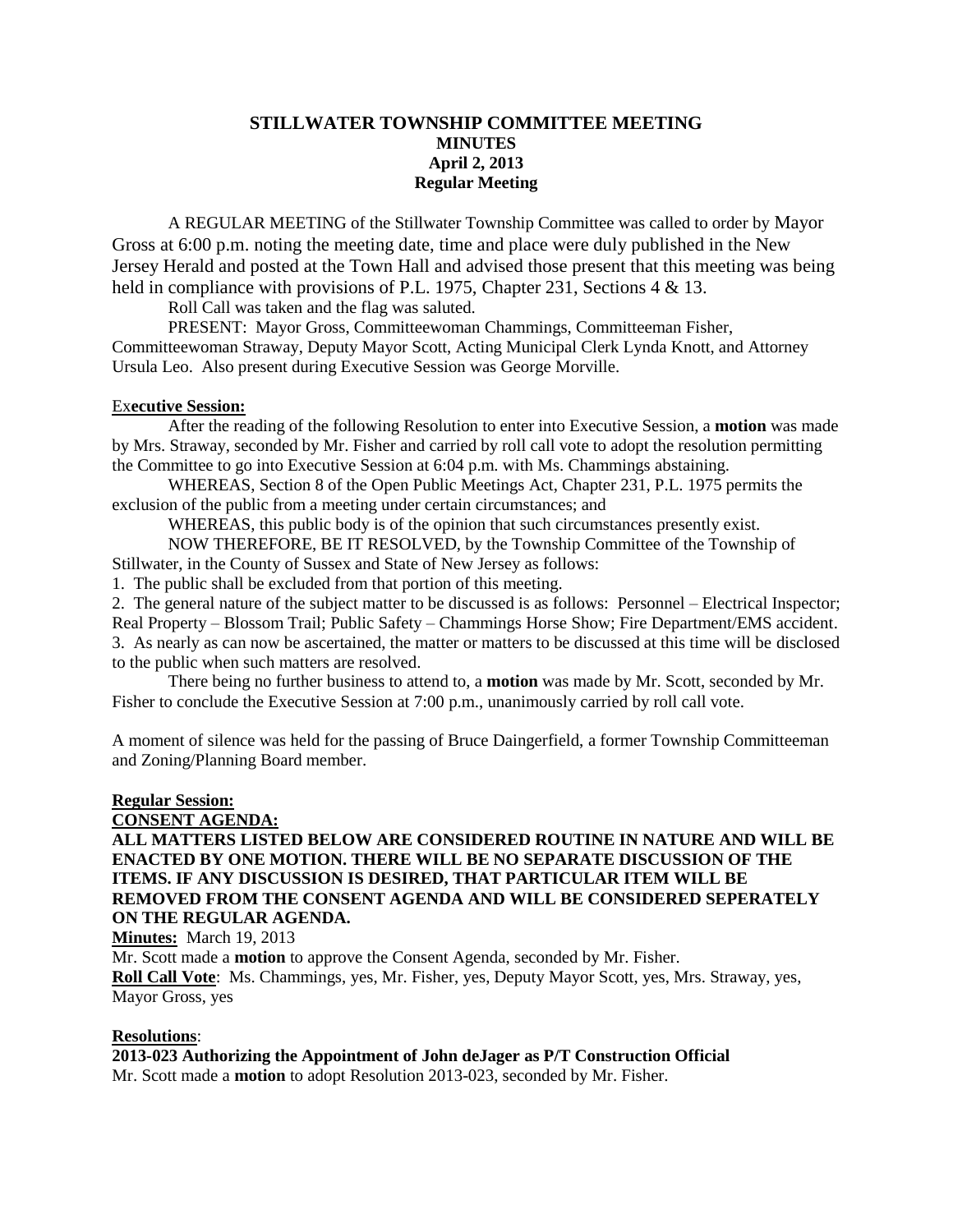## **STILLWATER TOWNSHIP RESOLUTION 2013-23 RESOLUTION OF THE TOWNSHIP COMMITTEE OF THE TOWNSHIP OF STILLWATER AUTHORIZING THE APPOINTMENT OF JOHN deJAGER AS PART-TIME CONSTRUCTION OFFICIAL AND BUILDING SUB-CODE OFFICIAL**

WHEREAS, the Township Committee has identified a need in the Construction Department for an Construction Official; and

WHEREAS, the Township Committee has determined that John deJager is the candidate most qualified to fulfill the needs of the Construction Department as part-time Construction Official and Building Sub Code Official pursuant to N.J.S.A. 4A:4 et seq.; and THEREFORE, BE IT RESOLVED that the Township Committee of the Township of Stillwater appoints John deJAGER as part-time Construction Official and Building Sub Code Official with a prorated salary of \$13,104.00 per year and a start date of April 1, 2013.

BE IT FURTHER RESOLVED that this appointment was made at a meeting of the Township Committee on Tuesday, March 19, 2013.

**Roll Call Vote**: Ms. Chammings, yes, Mr. Fisher, yes, Deputy Mayor Scott, yes, Mrs. Straway, yes, Mayor Gross, yes

# **2013-040 Authorizing the Appointment of Frank Steele as Recycling Worker #1**

Mr. Scott made a **motion** to adopt Resolution 2013-040, seconded by Mr. Fisher.

#### **STILLWATER TOWNSHIP COUNTY OF SUSSEX**

## **RESOLUTION 2013-040**

#### **MAYOR'S APPOINTMENT OF FRANK C STEELE AS PART-TIME RECYCLING WORKER #1 WITH COMMITTEE CONCURRENCE**

 THEREFORE, BE IT RESOLVED that the Township Committee of the Township of Stillwater they do hereby concur with the Mayor's appointment of Frank C. Steele as part-time Recycling Worker #1 with a rate of \$10.79 per hour effective March 23, 2013. Mr. Steele will be Recycling Worker #1 on a probationary basis for three months.

**Roll Call Vote**: Ms. Chammings, yes, Mr. Fisher, yes, Deputy Mayor Scott, yes, Mrs. Straway, yes, Mayor Gross, yes

## **Bill List Cycle #7:** \$704,348.73

Mr. Scott made a **motion** to approve Bill List Cycle #7, seconded by Mr. Fisher. **Roll Call Vote**: Ms. Chammings, yes, Mr. Fisher, yes, Deputy Mayor Scott, yes, Mrs. Straway, yes, Mayor Gross, yes

## **AMENDMENTS TO THE AGENDA**: Add: Defensive Driving Course; Add: Personnel Policy under Discussion Items.

Following a brief discussion, Mr. Scott made a **motion** to require an annual Defensive Driving Course for any individual operating a township vehicle, seconded by Mr. Fisher.

**Roll Call Vote**: Ms. Chammings, yes, Mr. Fisher, yes, Deputy Mayor Scott, yes, Mrs. Straway, yes, Mayor Gross, yes

## **Open Public Session:**

**At this point, this portion of the meeting was opened to the public on agenda items only. Jeanette Ando, 944 Hampton Road** spoke about vacating Blossom Trail, indicating she submitted the required survey depicting the one-acre of property to the township. Mr. Scott stated the Andos will be

responsible for all fees for the transfer of the property; a value recommendation will be made by the Tax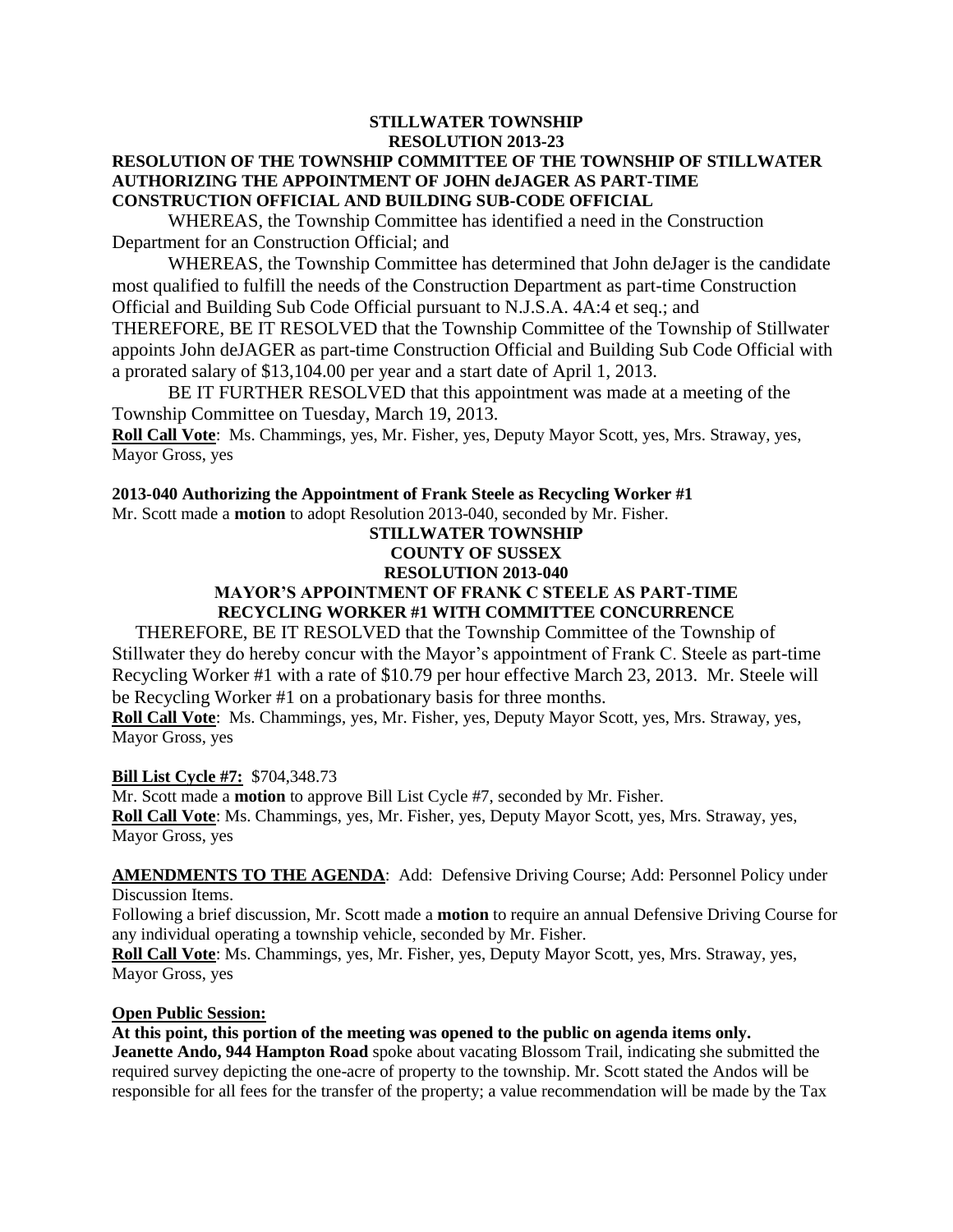Assessor for the property and following payment of all fees the property will be transferred to the Andos. Ms. Leo described the process and timeline, including notice to property owners and passing of an ordinance to vacate Blossom Trail.

# **There being no further members of the public wishing to speak, this portion of the meeting was closed.**

# **COMMITTEE REPORTS:**

**Mrs. Straway:** The League Meeting will be held on April 10, 2013 at the Stillwater Firehouse. Mrs. Straway attended an excellent two-day grant seminar in Mt. Olive. There are many opportunities both individual and through partnering for grant funding.

Mr. Fisher: Recreation Commission met on April 1<sup>st</sup>. Clean Up Day will be held on April 27, 2013, with a rain date of April 28, 2013. Anyone interested in participating should contact the RC as soon as possible. Stillwater Day will be held on June 15, 2013.

**Ms. Chammings**: Fairview Lake Camp has made an application to the Planning Board to rebuild the Minisink Lodge lost to a fire. The camp is requesting a waiver of the preliminary/final site plan fees - \$750; and a \$750 "c" variance fee; a total of \$1,500.

Following a discussion, Ms. Chammings made a **motion** to waive the fees in the amount of \$1,500, seconded by Mr. Fisher.

**Roll Call Vote**: Ms. Chammings, yes, Mr. Fisher, yes, Deputy Mayor Scott, no, Mrs. Straway, yes, Mayor Gross, yes

Ms. Chammings noted the project will include a rain garden and future pavilion. Mr. Scott was concerned with the lack of community events offered at the Camp and Ms. Chammings suggested he contact them to express his concerns. Mrs. Straway noted due to the economy new programs are being introduced for local families to encourage participation. The Camp Director is a member of the Green Team and the new director for Camp Nejeda has expressed interest in becoming more involved with the community. Ms. Chammings also noted Fairview Lake Camp offers many programs to the school Ms. Chammings reported the Green Team will hold their meeting at the Municipal Building on April 3, 2013 at 7:30 p.m. She referred to a NJH article including Mr. Szabo and Mr. Branagan installing fishing line receptacles at several locations in Stillwater.

A Water Quality Management PAC communication was received indicating the sewer map information has been forwarded to the NJDEP, including consenting resolutions and required notices.

**Mayor Gross**: The Zoning Board cancelled its March meeting for the first time in years due to the lack of business. Mayor Gross reported on the March monthly Emergency Rescue Squad report of calls. The monthly Safety Meeting including all emergency services will be held on Thursday, April 18, 2013 at 7 p.m. at the First Aid Squad Building. Mr. Scott recommended that all organizations bring their SOP policy with them.

# **OLD BUSINESS:**

**Vacating Blossom Trail**: Mr. Fisher made a **motion** authorizing the Township Attorney to draft an ordinance to vacate Blossom Trail, seconded by Mrs. Straway.

**Roll Call Vote**: Ms. Chammings, yes, Mr. Fisher, yes, Deputy Mayor Scott, yes, Mrs. Straway, yes, Mayor Gross, yes

## **Appraisal Systems Revaluation**:

Mayor Gross discussed the letter sent to all property owners from Appraisal Systems Inc. regarding the upcoming revaluation process. He indicated all inquiries should be directed to Appraisal Systems, Inc. Contact and inspector information is available on the township website.

**Bill Steckowich, 907 Hardwick Road** spoke of his positive inspection experience with Appraisal Systems, indicating the inspection took less than ten minutes to complete.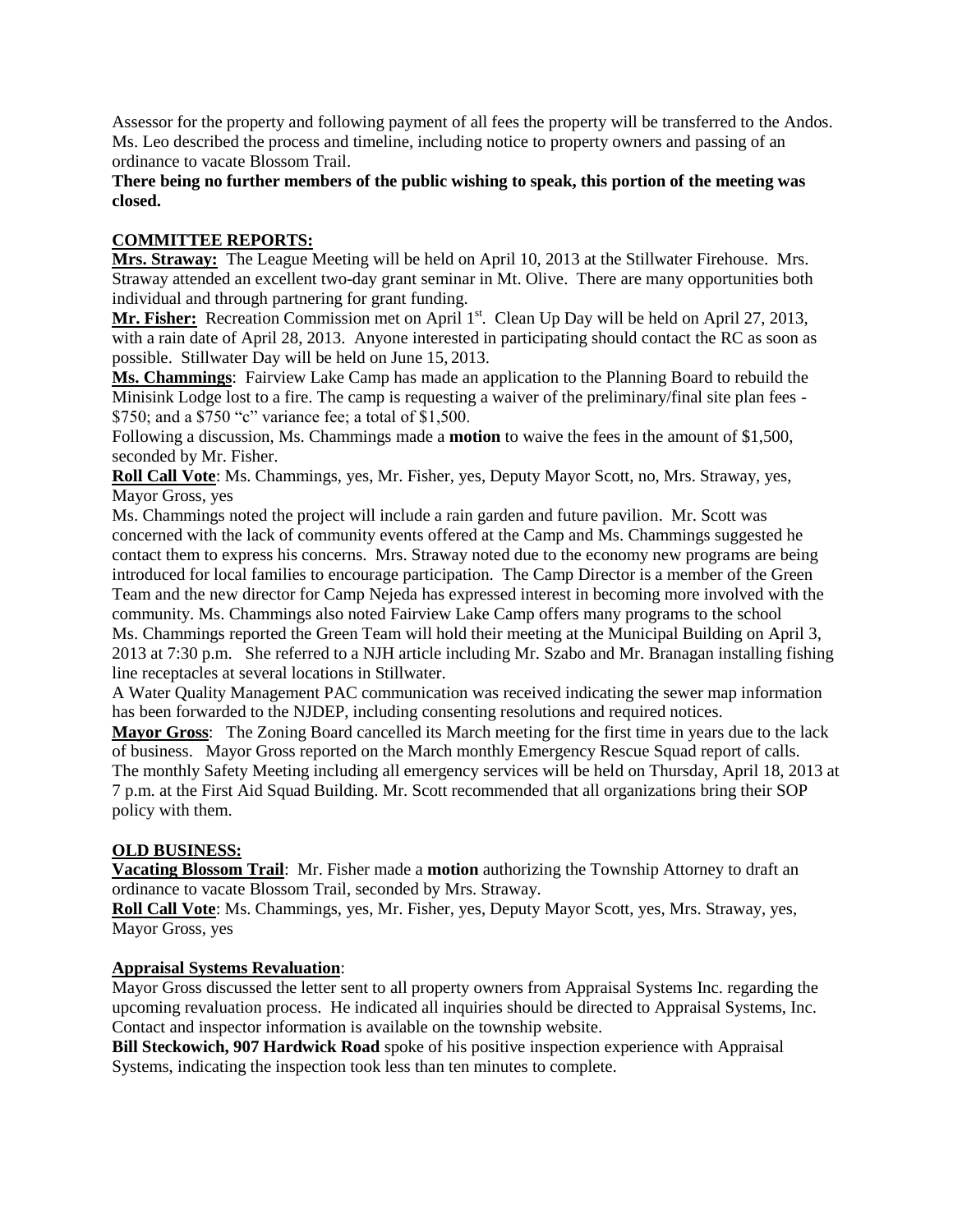## **DISCUSSION ITEMS**

**Personnel Policy:** Mrs. Straway stated the personnel policy has to be updated and she will work with Ms. Chammings as a subcommittee to review the policy. They will meet on Thursday, April  $4<sup>th</sup>$  at 9 a.m.at the Municipal Building.

# **Sustainable Energy Joint Meeting:**

**Dana Mooney, CFO** provided information on the Sustainable Energy Joint Meeting which allows member municipalities an opportunity to purchase energy at discounted prices. It is too late at this point to join for this year but she would like the Committee to consider the proposal for next year. Stillwater is presently in a contract with Liberty Power and Ms. Mooney will obtain current rates to determine the difference and savings. Currently, 177 municipalities participate in the program, including several within the County. There are two enrollments, one for natural gas and one for electricity. The 2013 rate will be available next week and is effective June through May  $31<sup>st</sup>$ . The SEM also has a strike rate, which is a rate that cannot go any higher, and the current strike rate is lower than what we are currently paying. The SEM is only available to government entities.

# **At this point, this portion of the meeting was opened to the public.**

**Lois Chammings, 956 Fairview Lake Road** spoke about the Fairview Lake Camp and how they have for many years offered their facility for the church's sunrise service at no charge. They also recently held an Easter holiday program. Many local children have worked for the camp over the years. She noted Camp Nejeda also offers their facility for the Stillwater  $6<sup>th</sup>$  Grade Recognition celebration. Mr. Scott agreed they have done a lot for the community over the years but felt the communication needs to improve on a township level.

Mrs. Chammings asked for additional handicapped parking spaces to be installed in the Municipal Building parking lot as there is only one.

Mrs. Straway noted the Fairview Lake Camp is a participant in the Chamber Council, which is the local branch of the Sussex County Chamber of Commerce and they have been discussing how to be more in touch with the community. She would bring the concerns expressed tonight to their attention and would also provide their brochures and a link on the township website for the camp.

**Kathy Draghi, 1016 Route 619** stated the Blue Mountain Day Camp offered at the Fairview Lake Camp is part of the YMCA and offer free memberships to all families regardless of financial need and many Stillwater children take advantage of the funding available for a free two weeks at the camp.

Ms. Draghi asked about the February 19, 2013 Committee meeting minutes. Ms. Knott stated there was a problem with the audio and she will have to compose the minutes from her notes.

**Kathy Fobes-Jacoby, Stillwater Environmental Commission and Green Team,** stated she has been working with Matt Lifschultz of Fairview Lake Camp and recently a nature club was held with almost 25 adults and children participating. An Easter Egg Hunt was also held at the Camp and Mr. Lifschultz is a member of the Green Team and has offered the camp for a Green Fair in September. He is active in the community and at the school.

**Ed Szabo, 978 Route 521** asked if the Mayor had received the letter from Art Ondish of the League of Municipalities assuring property rights would not be affected in a negative way by Sustainable Jersey. Mayor Gross indicated he had not. Mrs. Straway offered to follow-up with Mr. Ondish.

**There being no further members of the public wishing to speak, this portion of the meeting was closed.**

## **Attorney Report:** None

**Correspondence:** Mayors' Advisory Correspondence is available in the Correspondence Binder at the Municipal Building.